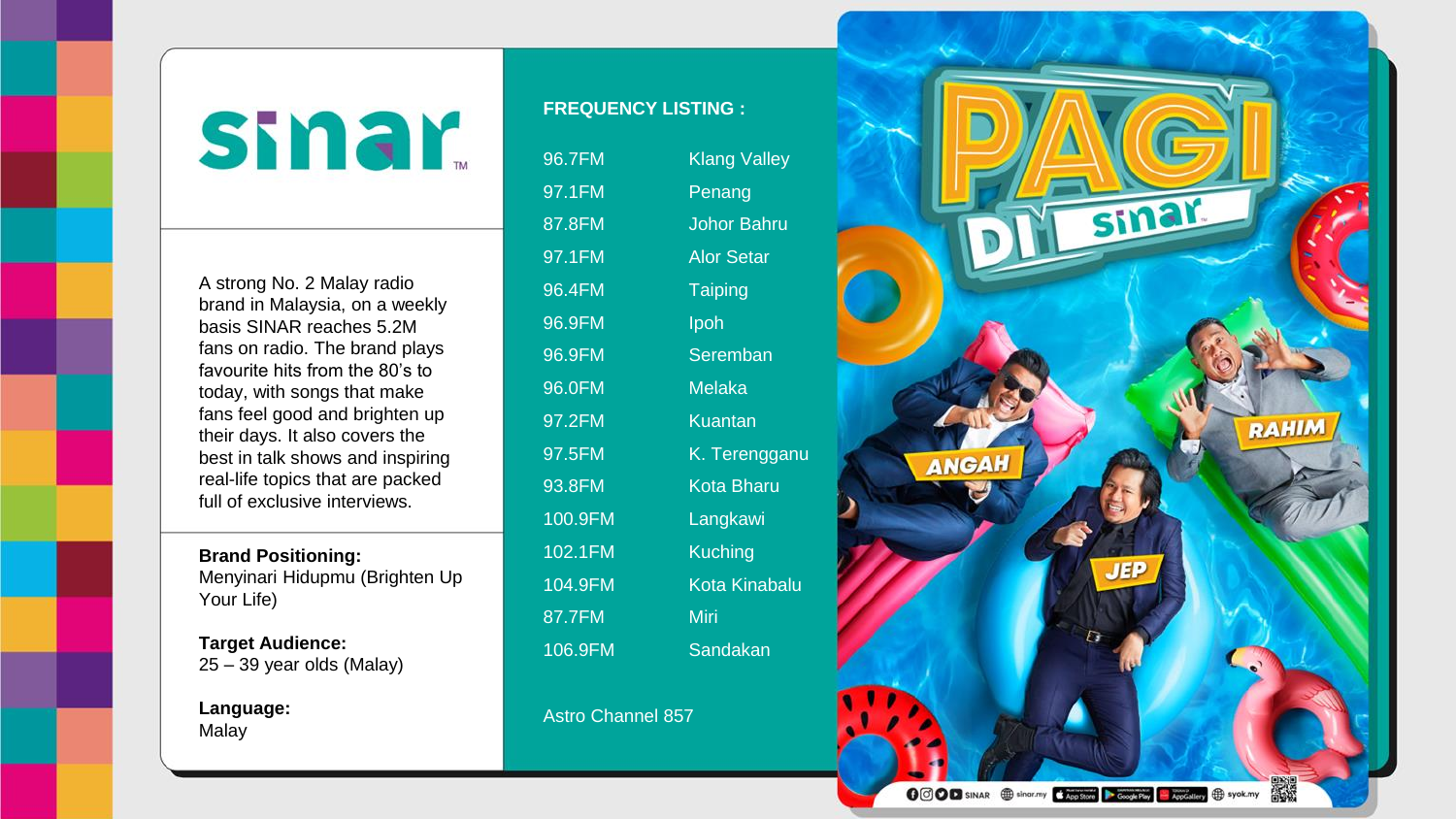

JEP, a comedian, a multitalented actor and TV presenter. His career began when he won Super Spontan in 2013. He also won several awards such as the Most Popular Male Comedy Performer in Anugerah Lawak Warna 2013, Bintang TV MeleTOP for Anugerah MeleTOP ERA 2014 and many more. He is also active on TV programs such as Karoot Komedia X, Maharaja Lawak Mega and Super Spontan. Jep, also hosted the Skool Of Lawak, Sepahtu Reunion and Meja Bulat Sepahtu.



RAHIM, is one third of Sepahtu, the winner of Maharaja Lawak Mega 2013. He then joined Sepahtu and won Maharaja Lawak Mega 2013. Rahim was previously a football player who represented Selangor during the 1990 Malaysian Games. His cheekiness is translated in his films such as 'Lu Gua Bro', 'Suatu Malam Kubur Berasap 2', 'Legenda Budak Hostel' and 'Keranda Tok Wan Terbang?'. Rahim also hosted Sepahtu Reunion and Meja Bulat Sepahtu.



ELIZAD, is one of the Duo SINAR personalities, coannouncing with Hefny every Monday to Friday, from 3pm to 7pm. Known from Gempak Superstar, Elizad continued her acting line-up to include movies such as Berlari ke Langit, Gangster, Bilut, Main-Main Cinta, Cinta Yang Satu, Lembing, Harmonika, Kolestrol vs Cinta, and dramas such as Puteri Yang Di Tukar, Aku Yang Kau Tinggalkan and many more. She also has an interest in motorsports, which encourages her to challenge herself.

ANGAH, is now one of the trio for Pagi Di SINAR, hosting alongside famed Jep and Rahim. Angah's easygoing and always-chill characteristics makes him a public heart-throb, as he is known to make everyone around him laugh and be merry.